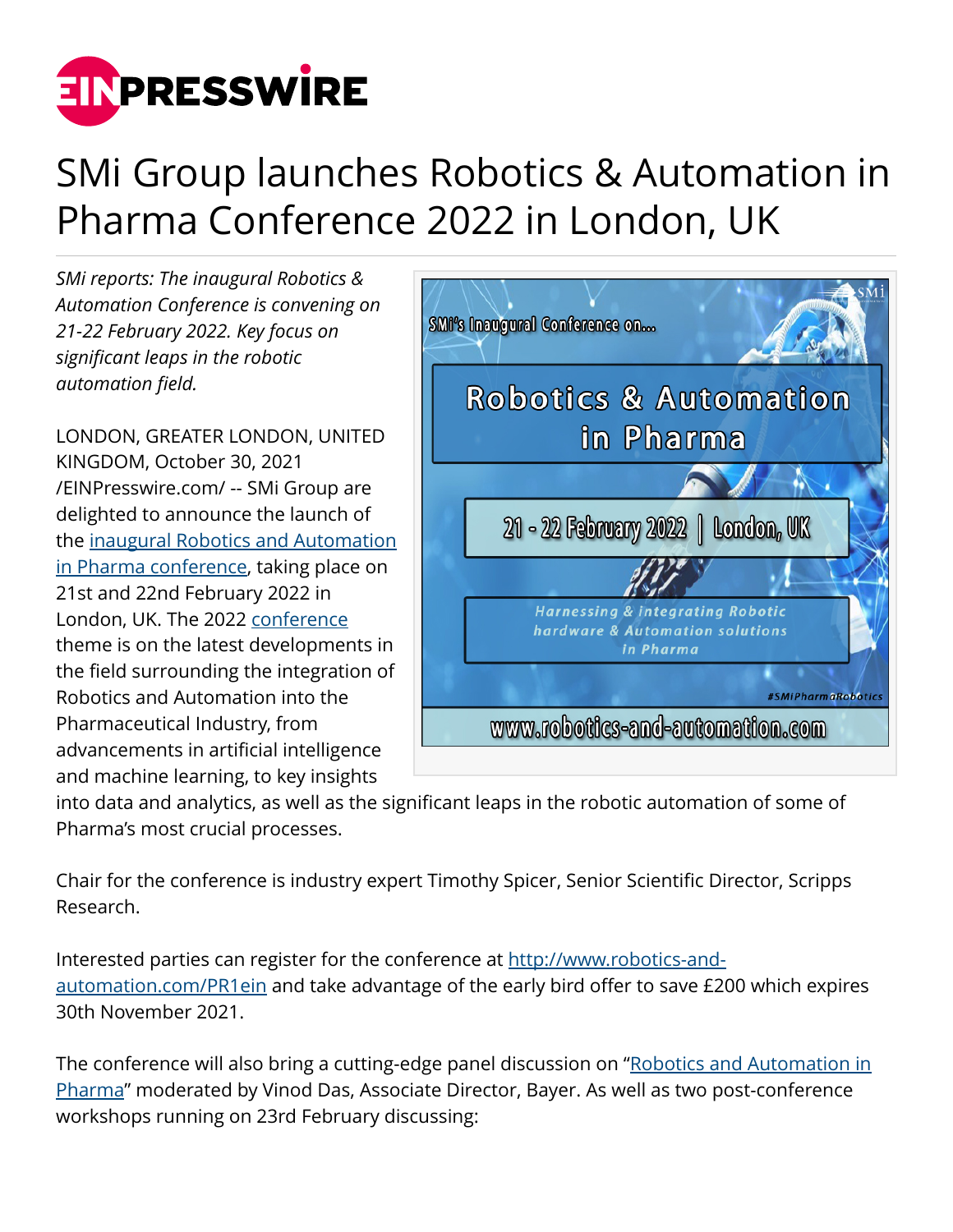1. The Digital Robot Pharma Fab led by Martin Dueblin, Business Owner, One One Eleven GmbH

2. Implementing Robotics And Automation In Biomanufacturing led by Richard Denk, Senior Consultant Aseptic Processing & Containment, SKAN AG

By attending the conference attendees will have the chance to:

• Discover the extent of the capabilities of fully automated lines

• Discuss GMP requirements for the use of Robotics in aseptic manufacturing

• Uncover the issues to overcome in adopting automation to enable for digital transformation at scale

• Assess the potential role of automation in tackling the COVID-19 pandemic

• Explore the possible industrial applications of Machine Learning and automation in Pharma

As never seen conference before, SMi's Robotics and Automation in Pharma conference will be looking at recent case studies and interactive presentations, where attendees will discover how to best anticipate the next generation of pharmaceuticals and explore the latest developments in harnessing and integrating robotic hardware and automation solutions.

View the agenda and speaker line – up at <http://www.robotics-and-automation.com/PR1ein>

For sponsorship enquiries contact Alia Malick, Director on +44 (0)20 7827 6164 or e-mail amalick@smi-online.co.uk

For media enquiries or a press pass contact Simi Sapal, Head of Marketing on +44 (0) 20 7827 6162 or email ssapal@smi-online.co.uk

Robotics and Automation in Pharma 22 - 23 February 2022 London, UK #SMiPharmaRobotics <http://www.robotics-and-automation.com/PR1ein>

--- ENDS ---

## About SMi Group:

Established since 1993, the SMi Group is a global event-production company that specializes in Business-to-Business Conferences, Workshops, Masterclasses and online Communities. We create and deliver events in the Defence, Security, Energy, Utilities, Finance and Pharmaceutical industries. We pride ourselves on having access to the world's most forward-thinking opinion leaders and visionaries, allowing us to bring our communities together to Learn, Engage, Share and Network. More information can be found at<http://www.smi-online.co.uk>